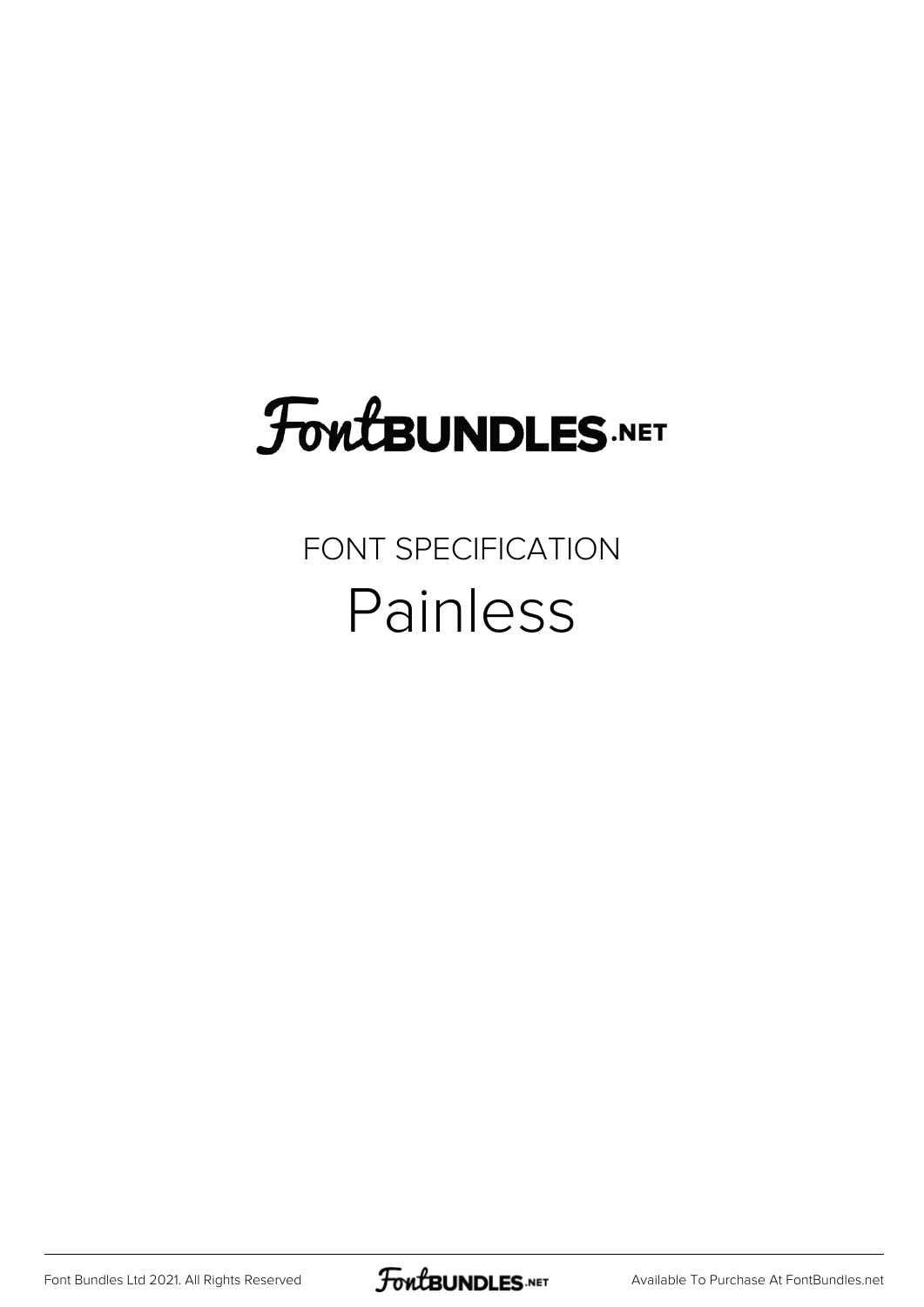Painless - Regular

**Uppercase Characters** 

### ABCDEFGHIJKLMNOPO **RSTUVWXYZ**

Lowercase Characters

### ABCDEFGHIJKLMNOPO RSTUVWXYZ

Numbers

#### 0123456789

Punctuation and Symbols

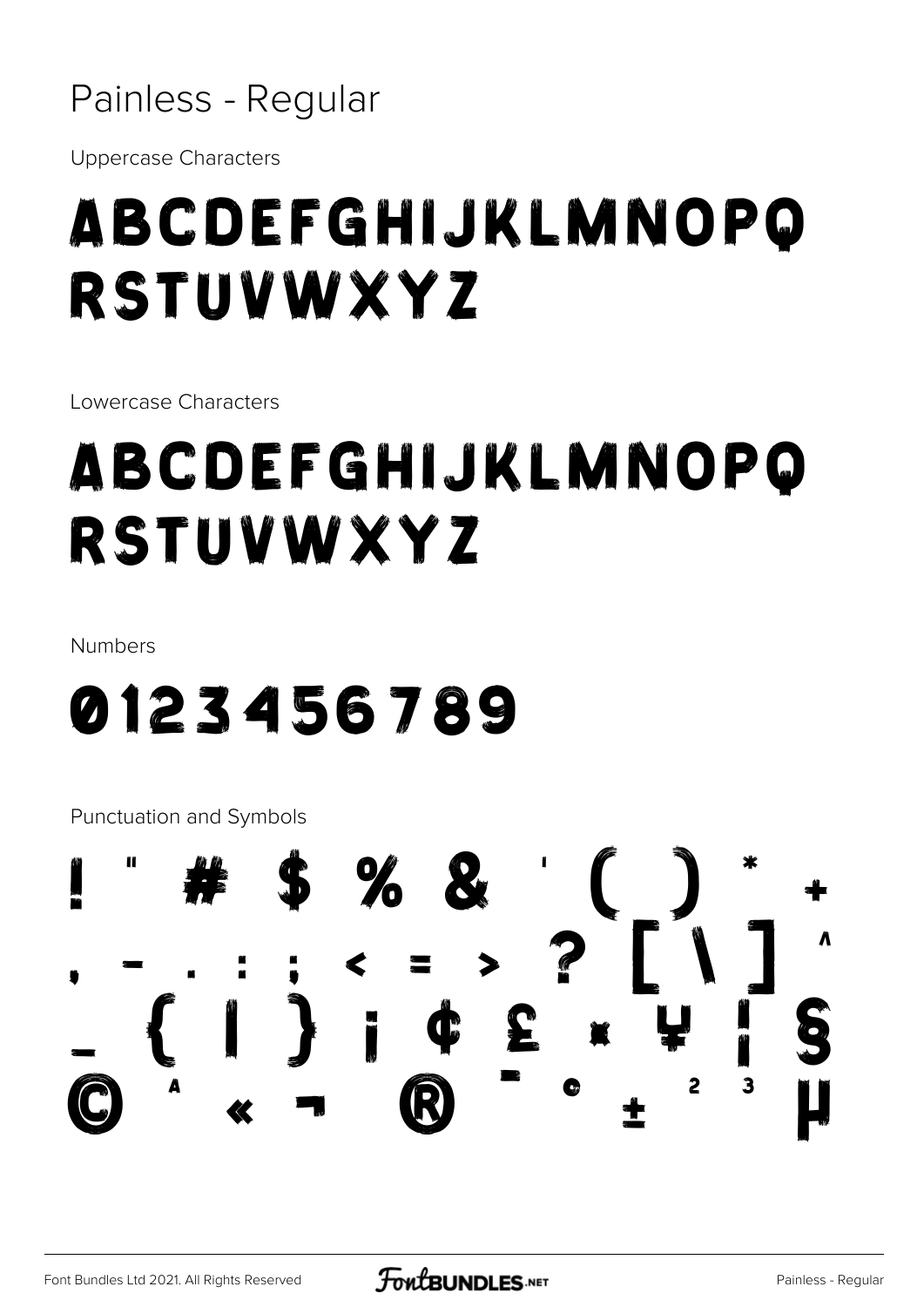$\frac{1}{2}$  $\frac{3}{4}$  $\mathbf{o}$  $\frac{1}{2}$  $\mathbf{I}$  $\blacktriangleright$ All Other Glyphs

#### Á Â Ã Ã Ã Å Æ Ç Ė  $\dot{\mathbf{\Lambda}}$ É Ñ Đ  $\dot{\mathbf{O}}$   $\dot{\mathbf{O}}$   $\ddot{\mathbf{O}}$   $\ddot{\mathbf{O}}$   $\mathbf{N}$   $\dot{\mathbf{O}}$   $\dot{\mathbf{O}}$ Ò Ú Ý Þ ß À Á Â Û Ü Ã ÅRCÉÉÉ  $\ddot{\phantom{a}}$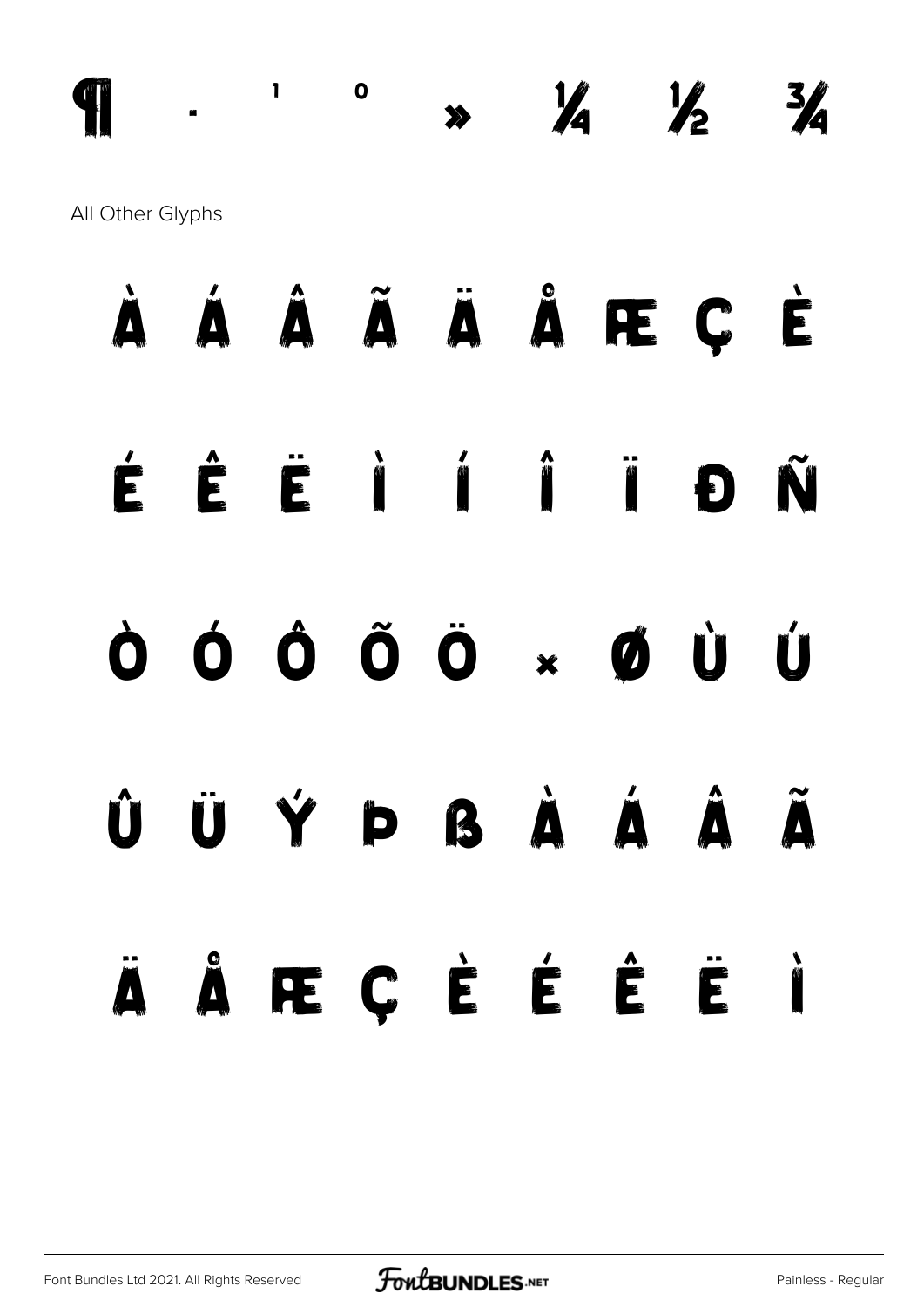#### Í Î Ï Đ Ñ Ò Ó Ô Õ ØÙÚÚÛÝ Ö D  $\frac{1}{2}$ ŁŁŒŒŠŠŸ Y  $\frac{dV}{dV}$ ŽŽF Ω,  $\bullet$  $\pmb{\epsilon}$ y  $\pmb{\mathfrak{e}}$ " 66 ▌ ▌  $\frac{9}{2}$ **EPTSENQ**  $\longleftrightarrow$ TM a